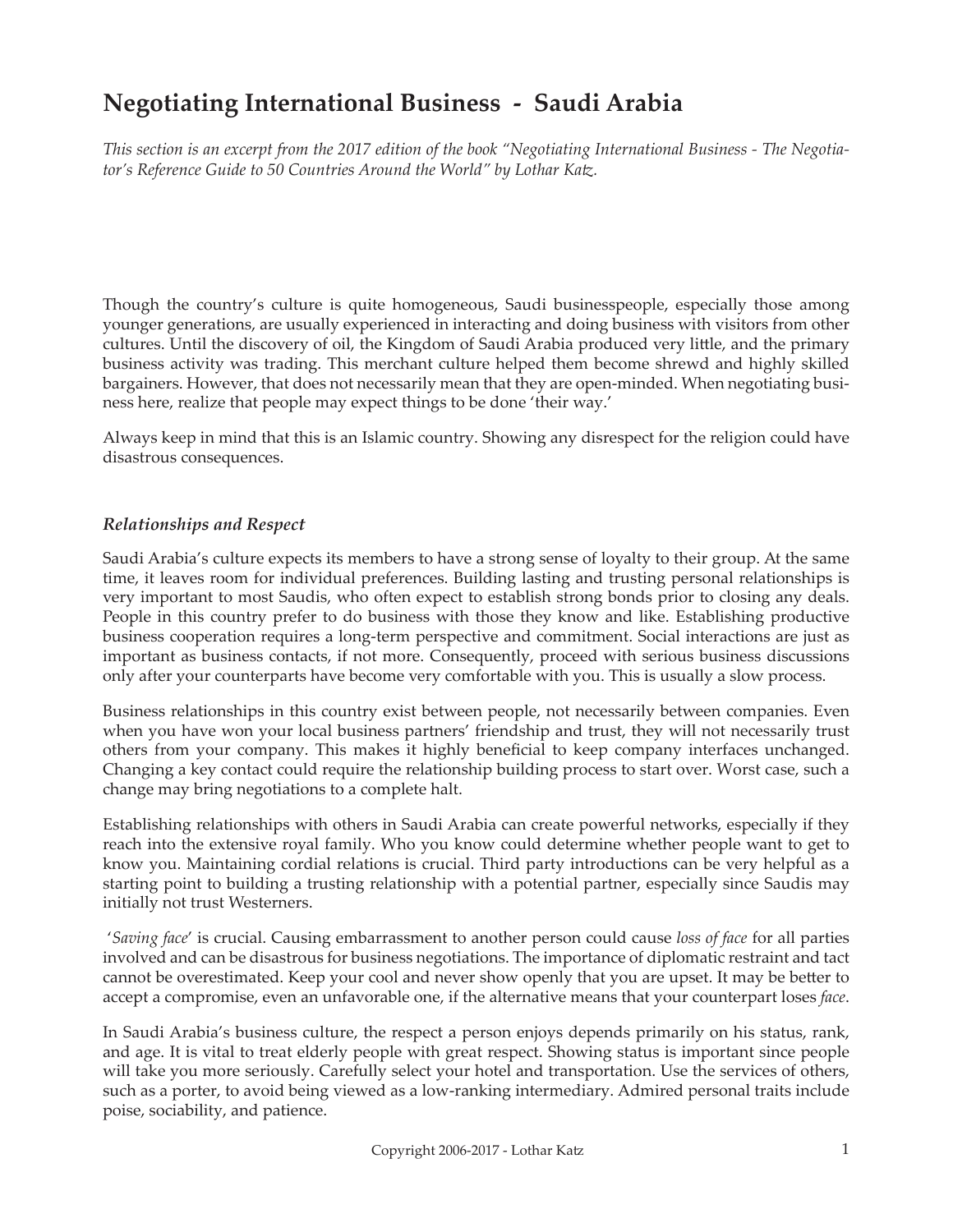### *Communication*

The official language of Saudi Arabia is Arabic. Many businesspeople, especially young ones and those in top positions, speak English well enough, so you rarely need an interpreter. When communicating in English, speak in short, simple sentences and avoid using jargon and slang. It will help people with a limited command of English if you speak slowly, summarize key points, and pause frequently to allow for interpretation.

Saudis usually speak in quiet, gentle tones. A raised voice usually indicates anger, which is a very bad signal. At restaurants, especially those used for business lunches and dinners, keep conversations at a quiet level. Being loud could be regarded as bad manners. People in the country generally converse in close proximity, standing only two feet or less apart. Never back away, even if this is much closer than your personal comfort zone allows. Doing so could be read as a sign that you are uncomfortable around them.

Communication is generally rather indirect. Saudis often use circuitous language, which can make it difficult for Westerners to figure out the exact message. They love flowery phrases, exaggerations, and other rhetoric, and generally consider eloquent people more respectable and trustworthy. Open disagreement and confrontation are rare and best avoided. You will usually not hear a direct 'no.' When a Saudi says 'yes,' he may actually mean 'possibly.' Ambiguous answers such as 'we must look into this' or 'we will think about it' usually mean 'no.' Silence is another way to communicate a negative message. It is beneficial to use a similarly indirect approach when dealing with Saudis, as they could perceive you as rude and pushy if you are being overly direct.

Gestures and body language are usually more restricted than in other Arab countries. Men tend to make frequent physical contact, though. They may greet each other by hugging and kissing as a sign of friendship. However, never touch someone's head, not even that of a child. Since Muslims consider the left hand unclean, use it only if inevitable. The soles of your shoes are also considered unclean and you must avoid showing them to others, even when seated on a cushion. Pointing at people or objects is impolite. Instead, wave your open hand toward the object. The thumbs-up gesture is an offensive gesture throughout the Arab world. Eye contact between men should be frequent, almost to the point of staring. This conveys sincerity and helps build trust. Saudis enjoy showing positive emotions as long as it is done in a controlled fashion. However, they may smile less often than some of their neighbors.

### *Initial Contacts and Meetings*

Choosing a local intermediary who can leverage existing relationships to make the initial contact is crucially important. Having a *sponsor* is also a legal requirement for visiting the country. A person who can introduce you to the right contacts and help you build relationships is essential when doing business in this country. This person will help bridge the gap between cultures, allowing you to conduct business with greater effectiveness. Let him set the pace of your initial engagements.

Negotiations may be conducted by individuals or teams of negotiators. It is vital that teams be well aligned, with roles clearly assigned to each member. Saudis can be very good at exploiting disagreements between members of the other team to their advantage. Changing a team member could require the relationship building process to start over and should be avoided. Worst case, such a change can bring negotiations to a complete halt.

If possible, schedule meetings at least three to four weeks in advance. The length of a meeting is usually unpredictable, so do not try to schedule more than one per day. Since Saudis want to know who they will be meeting, provide details on titles, positions, and responsibilities of attendees ahead of time. Be prepared for your counterparts to cancel or postpone meetings with little or no notice. Schedules are often loose and flexible, and meetings may start considerably late. However, Saudis generally expect foreign visitors to be punctual. Avoid being more than 15 to 20 minutes late, and call ahead if you will be.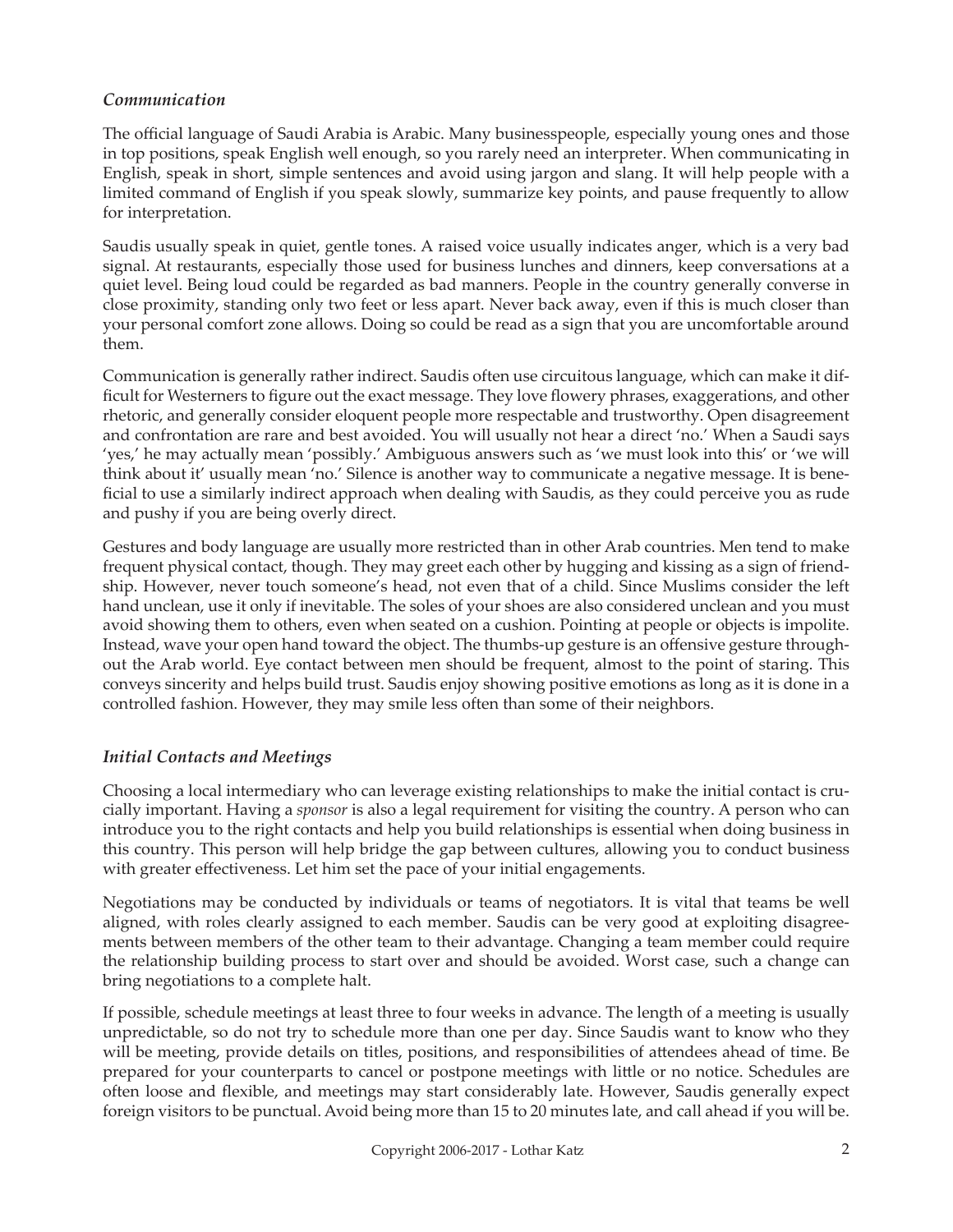Displaying anger if you have to wait, which happens often, reflects very poorly on you. The most senior meeting participants often arrive last.

Saudi names can have several parts and may be difficult to identify. It may be best to inquire from someone upfront or politely ask the person how to address him or her correctly. In that case, make sure you do the same for your own name. Titles, such as *Doctor* or *Professor*, are highly valued. Always use them when addressing a person who carries one. Do not call Saudis by their first names unless they offered it. Arabs may see mispronouncing their names as a sign of disrespect. Greet the most senior person first, then greet everyone else in the room individually. Introductions and greetings are accompanied by extensive compliments as well as handshakes using the right hand. Saudi women generally do not shake hands with men. Saudi businessmen may be reluctant to shake the hand of a foreign woman.

After introductions, offer your business card to everyone present. Cards should be in English on one side and in Arabic on the reverse, and must be in pristine condition. Show doctorate degrees on your card and make sure that it clearly states your professional title, especially if you have the seniority to make decisions. Present your card with your right hand, with the Arabic side facing the recipient. Similarly, accept others' cards using only the right hand. Smile and keep eye contact while doing so, then examine the card carefully. Next, place it on the table in front of you. Never stuff someone's card into your back pocket or otherwise treat it disrespectfully.

The first meeting may consist entirely of small talk, which may include prolonged inquiries about your health, family, and so on. This may include very personal questions. It may actually take several meetings before you even get to discuss business. Be patient and let the other side set the pace. Frequent meeting interruptions are normal and do not signal a lack of interest.

Presentations should be short and concise. Allow sufficient time for questions and clarifications. Either the decision maker is a silent observer, or that person may not attend at all. People asking many questions usually hold less important positions. Your presentation materials should be attractive, with good and clear visuals. Use diagrams and pictures wherever feasible, cut down on words, and avoid complicated expressions. Having your handout materials translated to Arabic is not a must but helps in getting your messages across and is thus preferable.

## *Negotiation*

**Attitudes and Styles -** Leveraging relationships is an important element when negotiating in Saudi Arabia. Nevertheless, Saudis often employ distributive and contingency bargaining. While the buyer is in a superior position, both sides in a business deal own the responsibility to reach agreement. They expect long-term commitments from their business partners and will focus mostly on long-term benefits. Although the primary negotiation style is competitive, Saudis nevertheless value long-term relationships. They will ultimately look for win-win solutions and show willingness to compromise if needed. Saudi negotiators may at times appear highly competitive, fiercely bargaining for seemingly small gains. They respect hard bargainers as long as they avoid creating direct conflict. You earn your counterparts' respect by maintaining a positive, persistent attitude. It is critically important to remain calm, friendly, patient, and persistent, never taking anything personally.

Should a dispute arise at any stage of a negotiation, you may be able to reach resolution through leveraging your personal relationship with the Saudi negotiation leader in a one-on-one setting. Show your commitment to the relationship and refrain from using logical reasoning or becoming argumentative since this will only make matters worse.

**Sharing of Information -** Information is rarely shared freely, since the Saudis believe that privileged information creates bargaining advantages. In contrast, expect any information you share to reach your incumbent competitor. Based on their existing relationship, your Saudi counterparts will likely believe that this party must be given the right to respond to the new competitive threat.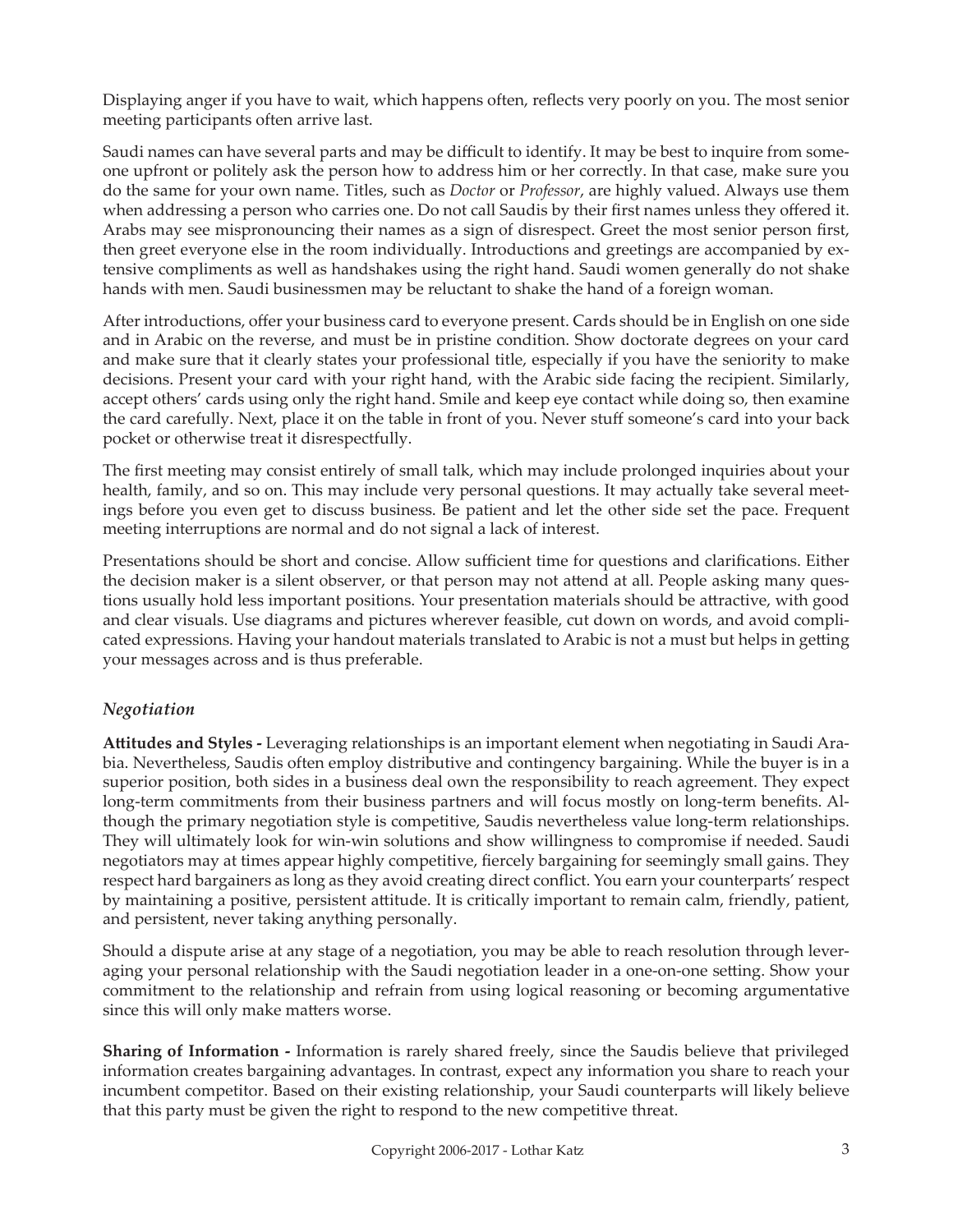**Pace of Negotiation – Expect negotiations to be slow and protracted, and be prepared to make several** trips if necessary to achieve your objectives. Throughout the negotiation, be patient, control your emotions, and accept that delays may occur. Attempts to rush the process are highly unlikely to produce better results and may be counterproductive. A Saudi proverb warns, 'Haste is of the devil,' and many Saudis may believe that whether something happens quickly, slowly, or not at all is beyond their control as it depends on Allah's will. On the other hand, do not be surprised if the pace suddenly changes from very slow to very fast – once your counterparts have made a positive decision, they may expect fast progress.

When engaging in initial business negotiations in the country, it is often crucial to take a long-term perspective over many years. It is often advisable to accept an initial deal even when its return-on-investment does not look appealing. Much bigger profits tend to come once you manage to prove yourself a worthy partner.

Most Saudis prefer a very polychronic work style. They are used to pursuing multiple actions and goals in parallel. When negotiating, they often take a holistic approach or frequently jump from one topic to another rather than addressing them in sequential order. In multi-item negotiations, people may bargain and haggle over several aspects in parallel. It is common for them to re-open a discussion over items that had already been agreed upon. In addition, they may take phone calls or interrupt meetings at critical points in a negotiation. While they may be doing all this on purpose in order to distract or confuse the other side, there are usually no bad intentions. Negotiators from strongly monochronic cultures, such as Germany, the United Kingdom, or the United States, could find this style confusing, irritating, even annoying. Surprisingly, Saudis themselves may expect their foreign visitors to stick to the subject of conversation unless there is a logical opportunity or invitation to change topics. In any case, do not show irritation or anger when encountering this behavior. Instead, keep track of the bargaining progress at all times, often emphasizing areas where agreement already exists. Repeating your main points conveys seriousness and builds trust.

If your counterparts appear to be stalling the negotiation, assess carefully whether their slowing down the process indicates that they are evaluating alternatives or that they are not interested in doing business with you. In most cases, though, this behavior indicates an attempt to create time pressure in order to obtain concessions.

**Bargaining –** Saudi businesspeople are usually shrewd negotiators who should never be underestimated. Most of them thoroughly enjoy bargaining and haggling. They expect to do a lot of it during a negotiation and may be seriously offended if you refuse to play along. In addition, they may expect flexibility on your side, so avoid coming with overly narrow expectations of how a deal might be reached.

The bargaining stage of a negotiation can be very extensive. Prices often move more than 50 percent between initial offers and final agreement. Leave yourself a lot of room for concessions at many different stages. Ask the other side to reciprocate if you made one, but never make them look like the loser in the exchange. It is not advisable to make significant early concessions since your counterparts expect further compromises as the bargaining continues. You can use the fact that aspects can be re-visited to your advantage, for instance by offering further concessions under the condition that the Saudi side reciprocate in areas that had already been agreed upon.

Deceptive techniques are frequently used. This includes tactics such as telling lies and sending fake non-verbal messages, pretending to be disinterested in the whole deal or in single concessions, misrepresenting an item's value, or making false demands and concessions. Expect your Saudi counterparts to be masters at this game, playing it with many exaggerations and much enthusiasm. They may occasionally play stupid or otherwise attempt to mislead you in order to obtain bargaining advantages. Do not take such tactics personally and realize that overt attempts to lie at or bluff your counterparts could backfire and might damage business relationships. Lies will be difficult to detect. It is advisable to verify information received from the local side through other channels. Similarly, they treat 'outside' information with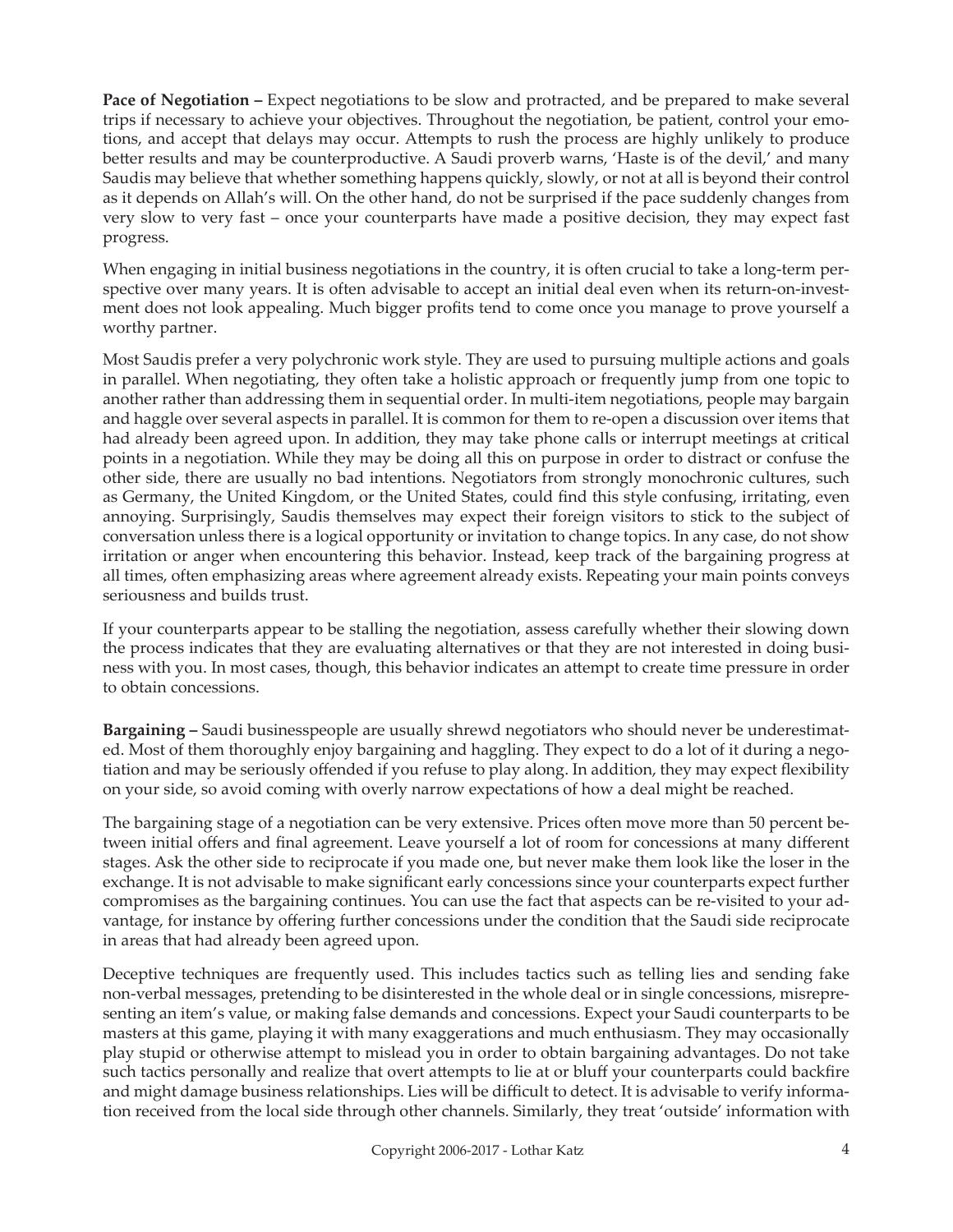caution. Even when you can see right through a lie, it would be a grave personal insult to state or even hint that your counterpart might not be telling the truth. Saudis are usually too proud to claim or admit that they have only limited authority, even if it is true.

Negotiators in the country may use pressure techniques that include making final offers or nibbling. Final offers may come more than once and are rarely final. Do not use tactics such as applying time pressure, opening with your best offer, or making expiring offers, since Saudis could view these as signs that you are not willing to build a long-term relationship. They may choose to terminate the negotiation. Silence can be an effective way to signal rejection of a proposal.

Saudi negotiators avoid openly aggressive or adversarial techniques but may use more subtle versions. Making an extreme opening offer is a standard practice to start the bargaining process. Negotiators may also make indirect threats and warnings, or subtly display anger. Use these tactics with caution yourself since they could adversely affect the relationship if employed too aggressively. Do not walk out or threaten to do so as your counterpart may take this as a personal insult.

Emotional negotiation techniques, such as attitudinal bargaining, sending dual messages, attempting to make you feel guilty, grimacing, or appealing to personal relationships, are frequent and can be effective. Be cautious not to cause *loss of face* when employing any of them yourself. Also, know that Saudis can become quite emotional during fierce bargaining. It is best to remain calm. Defensive tactics such as blocking, distracting or changing the subject, asking probing or very direct questions, or making promises may also be frequent.

Corruption and bribery are quite common in Saudi Arabia's public and private sectors. However, people may draw the line differently, viewing minor payments as rewards for getting a job done rather than as bribes. Also, keep in mind that there is a fine line between giving gifts and bribing. What you may consider a bribe, a Saudi could simply view a nice gift. So much as hinting that you view this differently could be a grave insult to the person's honor. Introducing and explaining your company's policies early on might help, but be careful not to moralize or appear to imply that local customs are unethical.

**Decision Making –** Company hierarchies can be very rigid, and people expect to work within clearly established lines of authority. Although the pace of business is accelerating, decision making can be a slow and deliberate process in Saudi Arabia. Decision makers are usually individuals who consider the best interest of the group or organization and may consult with others in the organization. Decisions therefore often require several layers of approval. Final decision-making authority may be delegated down, but that can change quickly if subordinates fall out of favor. Consequently, it will be important to win the support of senior executives.

When making decisions, Saudi businesspeople may not rely much on rules or laws. They usually consider the specific situation rather than applying universal principles. Personal feelings and experiences weigh more strongly than empirical evidence and other objective facts do. Saudis are often reluctant to take risks. If you expect them to support a risky decision, you may need to find ways for them to become comfortable with it first. You are much more likely to succeed if the relationship with your counterparts is strong and you managed to win their trust.

## *Agreements and Contracts*

Capturing and exchanging meeting summaries can be an effective way to verify understanding and commitments. While these serve as tools to improve the communication and strengthen commitments, they should not be taken for final agreements. Any part of an agreement may still change significantly before both parties sign the final contract. Agreements are only final when the participants part. Until then, the Saudi side may unilaterally abrogate them, possibly even if they were already signed. Oral agreements are not binding under Saudi law.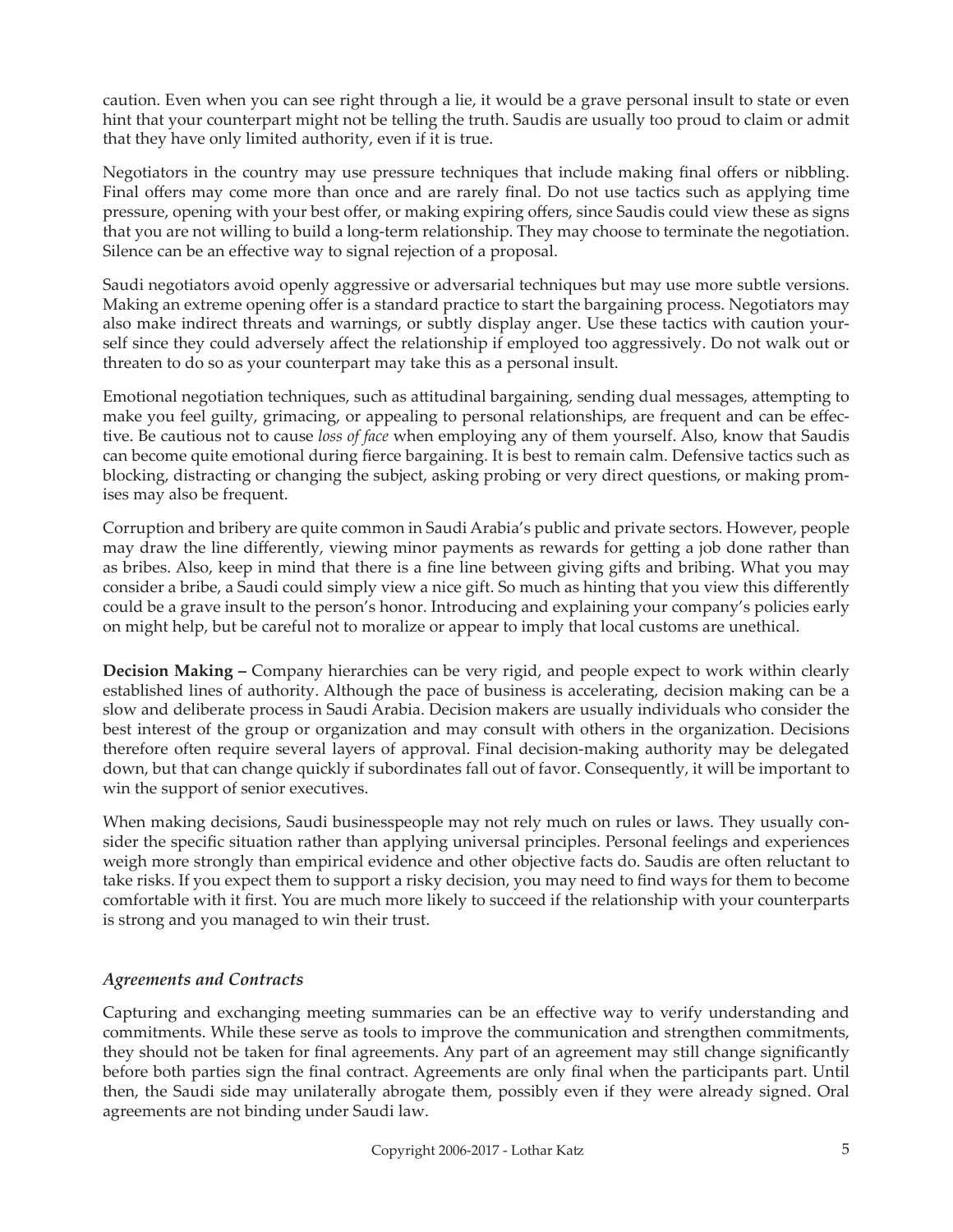Although businesspeople in the country understand the role of contracts well, they may view them only as general guides for conducting business, expecting that both parties are willing to change terms if there is a change of conditions. Written contracts are usually kept high-level, capturing only the primary aspects, terms, and conditions of the agreement. Writing up and signing the contract is a formality. Saudis believe that the primary strength of an agreement lies in the partners' commitment rather than in its written documentation. Accordingly, do not propose an overly detailed contract since doing so could be seen as strong mistrust.

International contracts in the country usually include 'offset' requirements, which are spelled out by law. As compensation for the gains the foreign company expects to receive from the business deal, it is required to support efforts the local economy will benefit from, such as training local staff or transferring technological know-how. Saudi law also requires having a local representative on a continuous basis. It is strongly advisable to consult a local legal expert before signing a contract. However, do not bring your attorney to the negotiation table. Saudis could read it as a sign of mistrust if you do.

Since personal honor is highly valued in Saudi Arabia, contracts are usually dependable and your partners will strive to keep their commitments. However, business partners usually expect the other side to remain somewhat flexible if conditions change, which may include agreeing to modify contract terms.

### *Women in Business*

Saudi Arabia remains a male-dominated society. Although a growing percentage of women work, they still have very traditional roles and rarely attain positions of similar income and authority as men. Given the relative scarcity of women in Saudi business, local men are usually uncomfortable when dealing with Western women, who should not expect to be met with the same respect as men. Women find themselves subjected to many restrictions in the country. Displaying confidence and assertiveness can be counterproductive. Appearing overly bold and aggressive may create major issues and must be avoided under all circumstances.

As a visiting businesswoman, emphasize your company's importance and your role in it. A personal introduction or at least a letter of support from a senior executive within your company may also help. Even with these credentials, you may still not find sufficient attention, making it advisable to take a male colleague along for the trip and act 'behind the scenes.'

Female business travelers should exercise great caution and act professionally in business and social situations. They need to dress in accordance with local customs, which means that collarbones, knees, and your hair need to be covered at all times and that clothes should not be form-fitting.

Male visitors should not speak to a Saudi woman unless the situation clearly requires it. In addition, avoid bringing up the subject of women with your male business partners. Do not even inquire about a wife's or daughter's health. Furthermore, while there may be intensive contact between men, it is vitally important not to stare at any woman you may meet.

## *Other Important Things to Know*

Almost all Saudis are devoted to Islam and deeply religious. Respect the fact that practices such as praying five times a day, celebrating Friday as a sacred day, or fasting from dawn to dusk during Ramadan, could and will affect your business interactions here. During Ramadan, foreigners must not eat, drink, smoke, or chew gum in public.

Impeccable appearance is very important when doing business in any of the Gulf Arab states and many other Arab countries. Male business visitors should wear conservative suits on most occasions. Always cover your whole body. Make sure shoes and suit are in excellent condition.